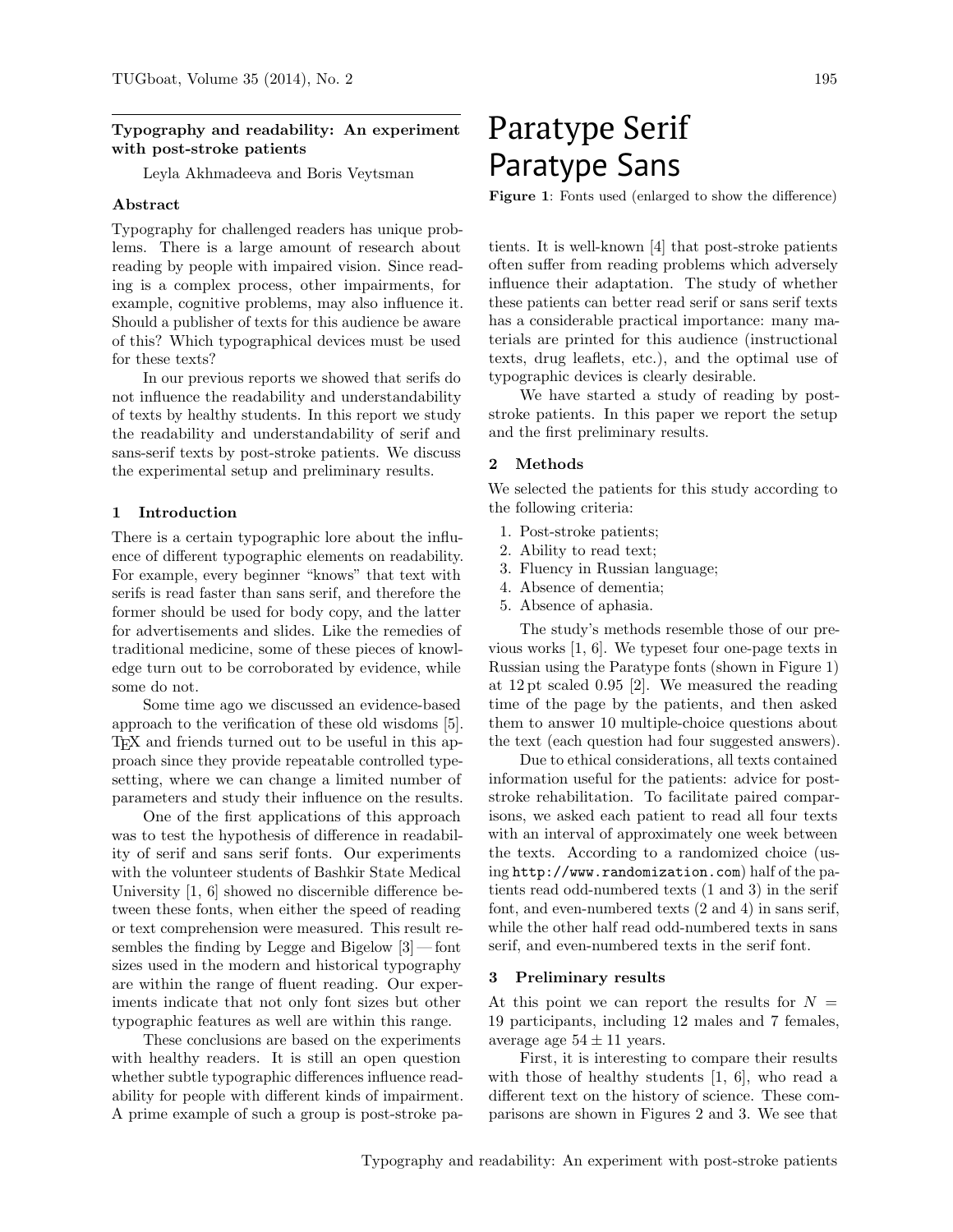

<span id="page-1-0"></span>Figure 2: Comparison of speed of reading for medical students and post-stroke patients



<span id="page-1-1"></span>Figure 3: Comparison of reading comprehension for medical students and post-stroke patients

students definitely read faster than patients (on the average 207.13 words per minute vs. 87.84 words per minute with  $p = 6.18 \times 10^{-26}$ . A rather unexpected fact is that the number of correct answers is higher for patients (5.23 vs. 6.78 with  $p = 5.19 \times 10^{-7}$ ). One might argue that the patients were more motivated to learn the information related to their health than students the historical information.

Let us now compare the reading of serif and sans serif fonts by the patients. This is shown in Figures [4](#page-1-2) and [5.](#page-1-3) The figures show that there is not much difference between serif and sans serif fonts. A mathematical expression of this impression is the so-called Student's *t*-test. It gives  $p = 0.13$  for the reading speed and  $p = 0.68$  for the reading comprehension. Such values usually show low statistical significance of the measured difference.

Another way to analyze the data is to perform paired comparisons. Instead of looking at the av-



<span id="page-1-2"></span>Figure 4: Comparison of speed of reading by patients for different fonts



<span id="page-1-3"></span>Figure 5: Comparison of reading comprehension by patients for different fonts

erages, let us check how much the reading of serif and sans serif texts differs for the same patient. To visualize this, let us put the values for serif fonts on the  $x$  axis, and the values for sans serif fonts on the y axis. Each patient is a data point on this plot. If the data tend to cluster in the upper left part of the plot, then values for sans serif are greater than those for serif. Otherwise the opposite is true.

The results are shown in Figures [6](#page-2-6) and [7.](#page-2-7) Again, there seems to be no difference between the fonts on average. So-called paired t-tests confirm this observation, giving the values  $p = 0.14$  and  $p = 0.88$ . respectively.

While there was no difference in general, some data points on the figures are far from the diagonal. This means that there were patients for whom the choice of fonts made the difference.<sup>[1](#page-1-4)</sup> The small

<span id="page-1-4"></span><sup>1</sup> We are grateful to Karl Berry for this observation